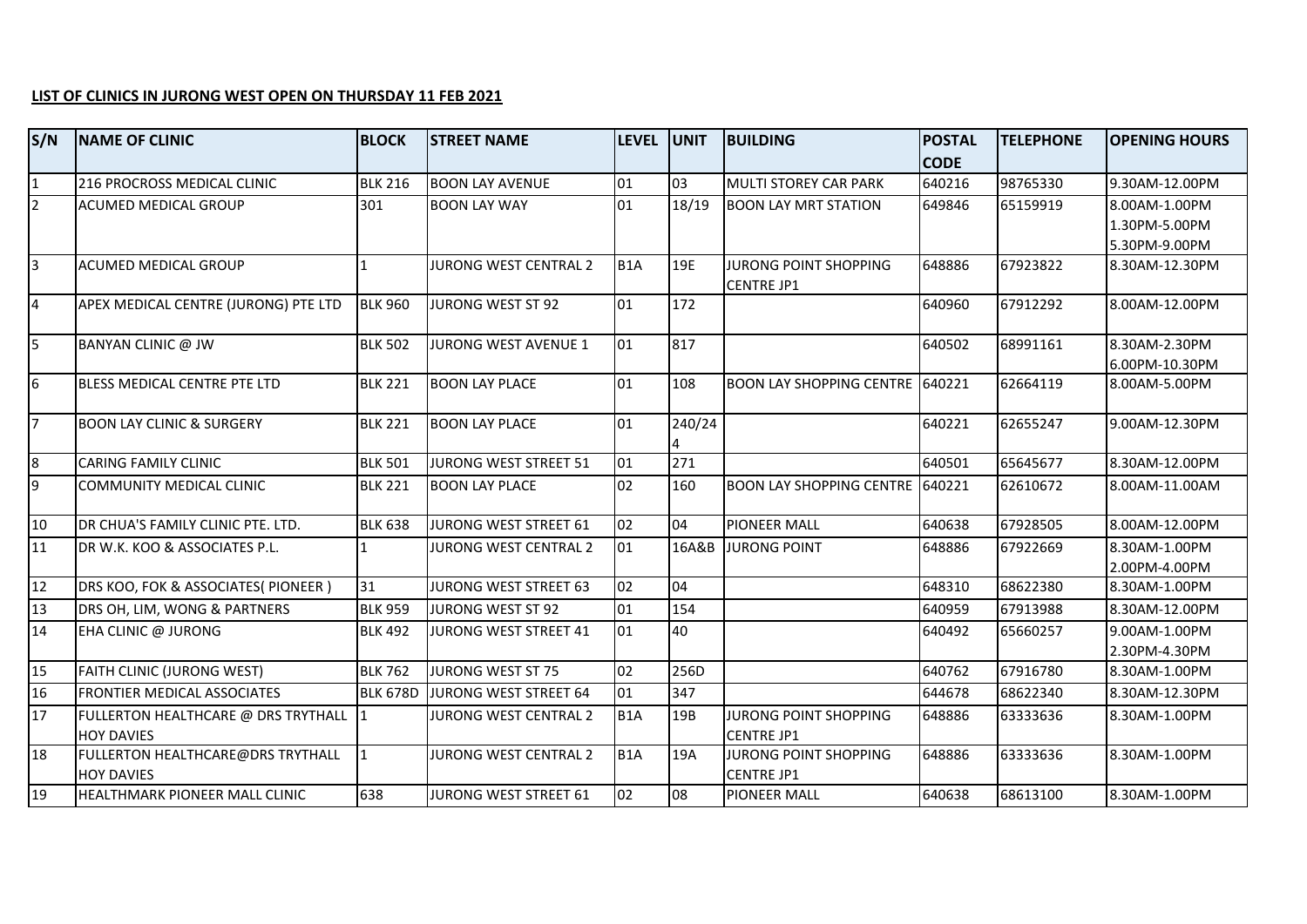| S/N | <b>NAME OF CLINIC</b>                     | <b>BLOCK</b>   | <b>STREET NAME</b>           | <b>LEVEL</b>     | <b>UNIT</b>     | <b>BUILDING</b>                            | <b>POSTAL</b> | <b>TELEPHONE</b> | <b>OPENING HOURS</b> |
|-----|-------------------------------------------|----------------|------------------------------|------------------|-----------------|--------------------------------------------|---------------|------------------|----------------------|
|     |                                           |                |                              |                  |                 |                                            | <b>CODE</b>   |                  |                      |
| 20  | <b>HEALTHWAY MEDICAL</b>                  | <b>BLK 690</b> | JURONG WEST CENTRAL 1        | 01               | 193             |                                            | 640690        | 67921812         | 8.30AM-12.30PM       |
|     |                                           |                |                              |                  |                 |                                            |               |                  | 2.00PM-5.00PM        |
| 21  | HEALTHWAY MEDICAL CLINIC                  | <b>BLK 960</b> | <b>JURONG WEST ST 92</b>     | 01               | 166             |                                            | 640960        | 67915680         | 8.30AM-12.30PM       |
|     |                                           |                |                              |                  |                 |                                            |               |                  | 2.00PM-4.30PM        |
| 22  | HEARTLANDHEALTH                           | <b>BLK 463</b> | JURONG WEST STREET 41        | 01               | 564             |                                            | 640463        | 68732420         | 8.00AM-1.00PM        |
| 23  | HISEMAINN MEDICAL CLINIC (JURONG<br>WEST) | <b>BLK 276</b> | <b>JURONG WEST ST 25</b>     | 01               | 06              |                                            | 640276        | 67958990         | 8.30AM-3.30PM        |
| 24  | ICON MEDICAL CLINIC                       | <b>BLK 517</b> | <b>JURONG WEST ST 52</b>     | 01               | 101             |                                            | 640517        | 65600521         | 8.30AM-12.00PM       |
| 25  | <b>IDOC CLINIC (HONG KAH) PTE LTD</b>     | <b>BLK 502</b> | <b>JURONG WEST AVENUE 1</b>  | 01               | 813             |                                            | 640502        | 69099516         | 8.30AM-2.00PM        |
| 26  | JW CORPORATION CLINIC PTE LTD             | <b>BLK 507</b> | JURONG WEST STREET 52        | 01               | 156             |                                            | 640507        | 65646745         | 8.30AM-12.00PM       |
| 27  | LEE FAMILY CLINIC PTE. LTD.               | <b>BLK 762</b> | <b>JURONG WEST STREET 75</b> | 02               | 262             | <b>GEK POH SHOPPING CENTRE</b>             | 640762        | 67940217         | 8.00AM-1.00PM        |
| 28  | LOI+WONG CLINIC & SURGERY                 | 492            | <b>JURONG WEST ST 41</b>     | 01               | 08              |                                            | 640492        | 65626676         | 8.30AM-4.00PM        |
| 29  | MY DOCTOR @ LAKESIDE                      | <b>BLK 201</b> | <b>BOON LAY WAY</b>          | 01               | 05              | <b>LAKESIDE MRT STATION</b>                | 649845        | 62657270         | 8.30AM-5.00PM        |
| 30  | MY FAMILY CLINIC (PIONEER)                | 638            | JURONG WEST ST 61            | 02               | 09              | <b>PIONEER MALL</b>                        | 640638        | 68611182         | 8.00AM-1.00PM        |
| 31  | NANYANG CENTRE CLINIC                     | 959            | JURONG WEST ST 92            | 01               | 162             |                                            | 640959        | 67910962         | 8.30AM-12.00PM       |
| 32  | ONECARE CLINIC BOON LAY                   | <b>BLK 221</b> | <b>BOON LAY PLACE</b>        | 01               | 152             | <b>BOON LAY SHOPPING CENTRE 640221</b>     |               | 62611580         | 8.00AM-4.00PM        |
|     |                                           |                |                              |                  |                 |                                            |               |                  | 5.00PM-10.00PM       |
| 33  | PIONEER MEDICAL CENTRE PTE LTD            | <b>BLK 651</b> | JURONG WEST STREET 61        | 01               | 06              | MULTI STOREY CAR PARK                      | 640651        | 67907668         | 8.30AM-12.00PM       |
| 34  | POINT MEDICAL GROUP (JURONG POINT)        | $\mathbf{1}$   | JURONG WEST CENTRAL 2        | B <sub>1</sub> A | 20A             | JURONG POINT SHOPPING<br><b>CENTRE JP1</b> | 648886        | 67922370         | 8.30AM-12.30PM       |
| 35  | <b>PRISTINE MEDICAL CLINIC</b>            | 463            | JURONG WEST STREET 41        | 01               | 582             |                                            | 640463        | 65693455         | 9.00AM-1.00PM        |
|     |                                           |                |                              |                  |                 |                                            |               |                  | 3.00PM-4.00PM        |
|     |                                           |                |                              |                  |                 |                                            |               |                  | 6.30PM-10.30PM       |
| 36  | RAFFLESMEDICAL                            | 1              | JURONG WEST CENTRAL 2        | B <sub>1</sub> A | 19 <sub>D</sub> | <b>JURONG POINT SHOPPING</b>               | 648886        | 67900583         | 8.30AM-1.00PM        |
| 37  | RAFFLESMEDICAL                            | $\mathbf{a}$   | <b>BULIM DRIVE</b>           |                  |                 | <b>CENTRE JP1</b>                          | 648172        | 63111111         | 7.00AM-10.30PM       |
| 38  |                                           |                |                              |                  | 464             |                                            | 640498        |                  |                      |
|     | <b>SHENTON CLINIC</b>                     | <b>BLK 498</b> | JURONG WEST ST 41            | 01               |                 |                                            |               | 65654442         | 8.30AM-12.30PM       |
| 39  | SHENTON MEDICAL GROUP                     |                | JURONG WEST CENTRAL 2        | 01               | 17E/F/          | JURONG POINT SHOPPING<br><b>CENTRE</b>     | 648886        | 67915100         | 8.30AM-12.30PM       |
| 40  | SHIFA CLINIC (JURONG)                     | <b>BLK 501</b> | <b>JURONG WEST STREET 51</b> | 01               | G/H<br>277      |                                            | 640501        | 64698941         | 9.00AM-1.00PM        |
|     |                                           |                |                              |                  |                 |                                            |               |                  | 2.00PM-4.30PM        |
|     |                                           |                |                              |                  |                 |                                            |               |                  | 6.00PM-8.00PM        |
| 41  | <b>SILVER CROSS MEDICAL</b>               | <b>BLK 502</b> | <b>JURONG WEST AVE 1</b>     | 01               | 803             |                                            | 640502        | 68992141         | 8.00AM-5.00PM        |
| 42  | <b>SUNSHINE FAMILY CLINIC</b>             | <b>BLK 491</b> | JURONG WEST AVE 1            | 01               | 153             |                                            | 640491        | 64256678         | 8.30AM-12.00PM       |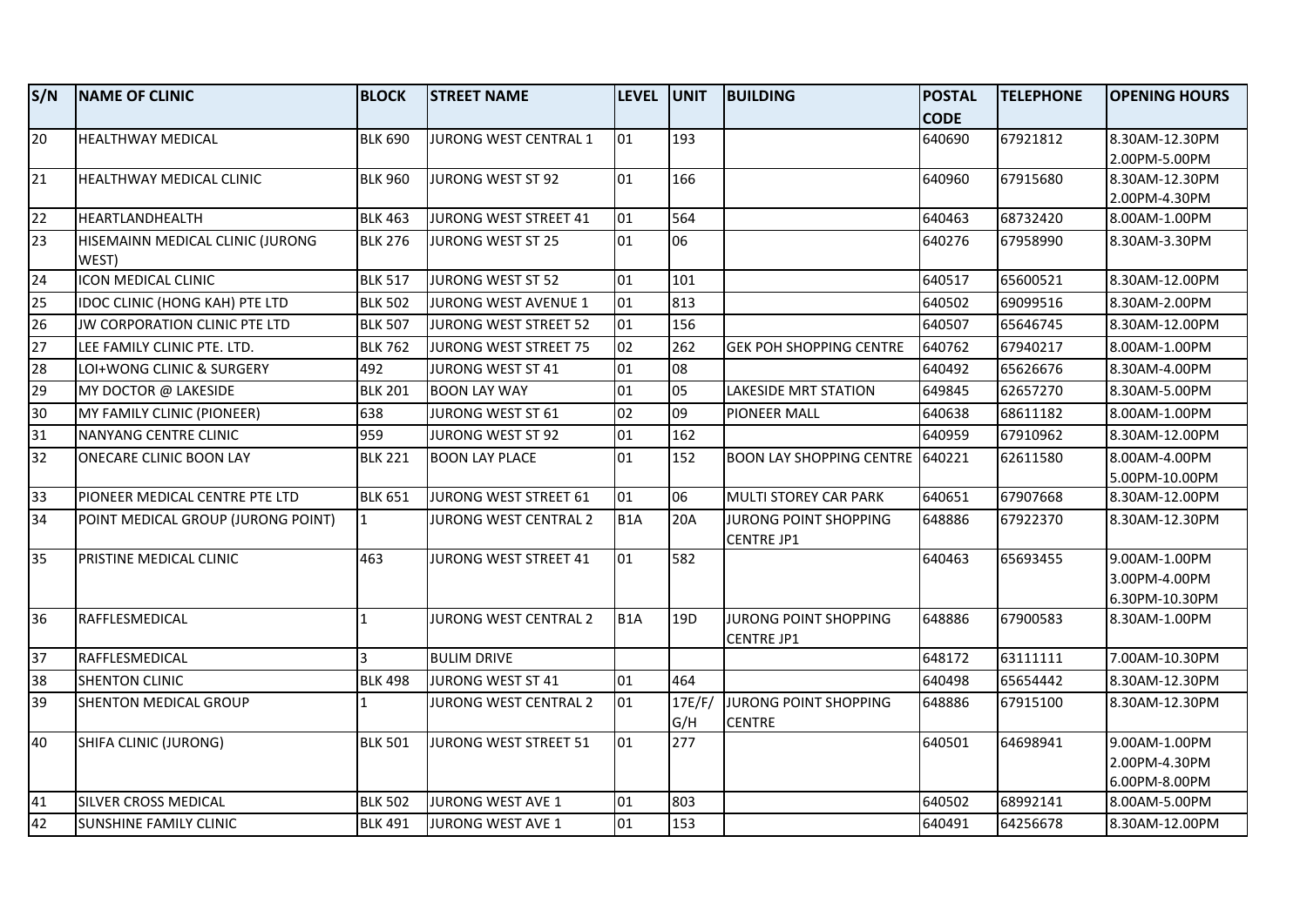| S/N       | <b>INAME OF CLINIC</b>       | <b>BLOCK</b>   | <b>ISTREET NAME</b>          | <b>LEVEL UNIT</b> |     | <b>BUILDING</b> | <b>IPOSTAL</b> | <b>ITELEPHONE</b> | <b>IOPENING HOURS</b> |
|-----------|------------------------------|----------------|------------------------------|-------------------|-----|-----------------|----------------|-------------------|-----------------------|
|           |                              |                |                              |                   |     |                 | <b>CODE</b>    |                   |                       |
| 43        | ITAYKA MEDICAL FAMILY CLINIC | <b>BLK 526</b> | <b>JURONG WEST STREET 52</b> | 01                | 323 |                 | 640526         | 63924473          | 9.00AM-12.00PM        |
|           |                              |                |                              |                   |     |                 |                |                   | 12.00PM-4.00PM        |
|           |                              |                |                              |                   |     |                 |                |                   | 7.00PM-9.00PM         |
| 44        | TC FAMILY CLINIC PTE LTD     | <b>BLK 526</b> | LIURONG WEST ST 52           | 01                | 325 |                 | 640526         | 65666687          | 19.00AM-12.30PM       |
| <b>45</b> | <b>ITHE DOCTOR'S CLINIC</b>  | <b>BLK 429</b> | LIURONG WEST AVE 1           | 01                | 318 |                 | 640429         | 65669901          | 8.30AM-12.30PM        |
| 46        | <b>LWEST POINT CLINIC</b>    | <b>BLK 853</b> | LIURONG WEST ST 81           | 01                | 333 |                 | 640853         | 67913330          | 9.00AM-11.00PM        |

## **LIST OF CLINICS IN JURONG WEST OPEN ON FRIDAY 12 FEB 2021**

| S/N            | <b>INAME OF CLINIC</b>          | <b>IBLOCK</b>  | <b>ISTREET NAME</b>          | <b>LEVEL UNIT</b> |       | <b>IBUILDING</b>                        | <b>IPOSTAL</b> | <b>ITELEPHONE</b> | <b>IOPENING HOURS</b> |
|----------------|---------------------------------|----------------|------------------------------|-------------------|-------|-----------------------------------------|----------------|-------------------|-----------------------|
|                |                                 |                |                              |                   |       |                                         | <b>ICODE</b>   |                   |                       |
|                | IACUMED MEDICAL GROUP           | 301            | <b>IBOON LAY WAY</b>         | 101               | 18/19 | <b>BOON LAY MRT STATION</b>             | 649846         | 65159919          | 9.00AM-12.00PM        |
|                |                                 |                |                              |                   |       |                                         |                |                   | 6.00PM-9.00PM         |
| $\overline{2}$ | <b>IHEARTLANDHEALTH</b>         | <b>BLK 463</b> | <b>JURONG WEST STREET 41</b> | 101               | 564   |                                         | 640463         | 68732420          | 8.00AM-1.00PM         |
| 3              | <b>IONECARE CLINIC BOON LAY</b> | <b>BLK 221</b> | <b>BOON LAY PLACE</b>        | 101               | 152   | <b>BOON LAY SHOPPING CENTRE 1640221</b> |                | 62611580          | 15.00PM-10.00PM       |
|                |                                 |                |                              |                   |       |                                         |                |                   |                       |
| 4              | <b>RAFFLESMEDICAL</b>           |                | <b>BULIM DRIVE</b>           |                   |       |                                         | 648172         | 63111111          | 7.00AM-1.00PM         |
| 15.            | <b>IWEST POINT CLINIC</b>       | <b>BLK 853</b> | JURONG WEST ST 81            | 01                | 333   |                                         | 640853         | 67913330          | 9.00AM-11.00PM        |

## **LIST OF CLINICS IN JURONG WEST OPEN ON SATURDAY 13 FEB 2021**

| S/N | <b>INAME OF CLINIC</b>          | <b>BLOCK</b>   | <b>ISTREET NAME</b>    | <b>ILEVEL</b> | <b>IUNIT</b> | <b>IBUILDING</b>                 | <b>IPOSTAL</b> | <b>TELEPHONE</b> | <b>IOPENING HOURS</b> |
|-----|---------------------------------|----------------|------------------------|---------------|--------------|----------------------------------|----------------|------------------|-----------------------|
|     |                                 |                |                        |               |              |                                  | <b>CODE</b>    |                  |                       |
|     | IACUMED MEDICAL GROUP           | 1301           | <b>IBOON LAY WAY</b>   | 101           | 18/19        | <b>BOON LAY MRT STATION</b>      | 649846         | 65159919         | 9.00AM-12.00PM        |
|     |                                 |                |                        |               |              |                                  |                |                  | 6.00PM-9.00PM         |
|     | IHEARTLANDHEALTH                | <b>BLK 463</b> | JURONG WEST STREET 41  | 101           | 564          |                                  | 640463         | 68732420         | 8.00AM-1.00PM         |
|     | <b>IONECARE CLINIC BOON LAY</b> | <b>BLK 221</b> | <b>IBOON LAY PLACE</b> | 101           | 152          | BOON LAY SHOPPING CENTRE 1640221 |                | 62611580         | 5.00PM-10.00PM        |
|     |                                 |                |                        |               |              |                                  |                |                  |                       |
|     | <b>IRAFFLESMEDICAL</b>          |                | <b>BULIM DRIVE</b>     |               |              |                                  | 648172         | 63111111         | 7.00AM-1.00PM         |
|     | ISILVER CROSS MEDICAL           | <b>BLK 502</b> | JURONG WEST AVE 1      | 101           | 803          |                                  | 640502         | 68992141         | 8.00AM-1.00PM         |
| 6   | <b>IWEST POINT CLINIC</b>       | <b>BLK 853</b> | JURONG WEST ST 81      | 01            | 333          |                                  | 640853         | 67913330         | 19.00AM-11.00PM       |